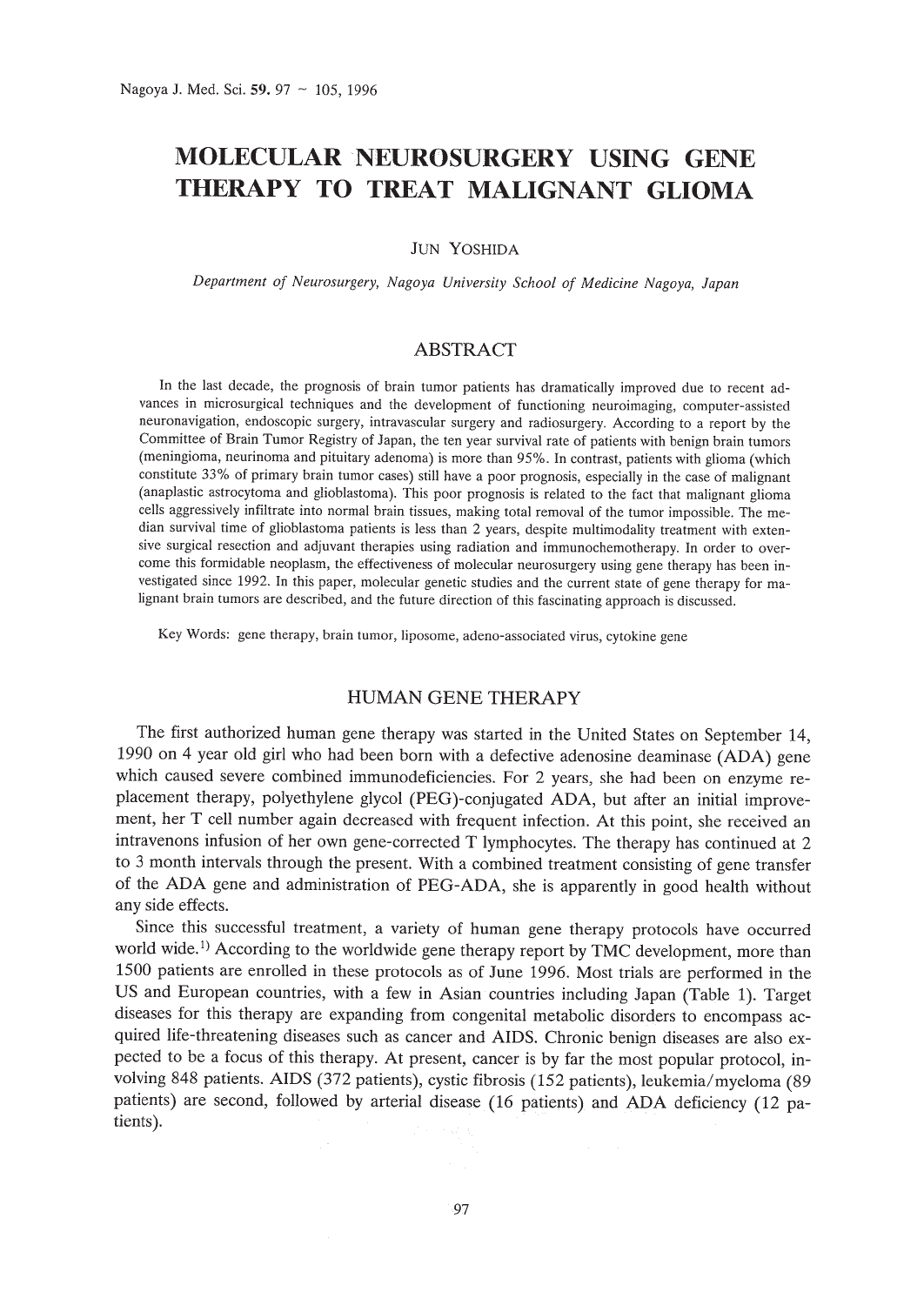#### Jun Yoshida

| 1. USA         | 1229 | 8. Egypt    | 15 | 15. Japan |  |
|----------------|------|-------------|----|-----------|--|
| 2. UK          | 61   | 9. Italy    | 14 |           |  |
| 3. Netherlands | 55   | 10. Spain   | 9  |           |  |
| 4. Germany     | 47   | 11. Austria | 9  |           |  |
| 5. France      | 44   | 12. Sweden  | 5  |           |  |
| 6. Canada      | 22   | 13. China   | 4  |           |  |
| 7. Switzerland | 19   | 14. Finland | 3  |           |  |
|                |      |             |    |           |  |

Table 1. Patients enrolled in gene therapy protocols

## METHODS OF GENE THERAPY

Three different approaches are proposed for human gene therapy. 1) Genes of disease interest are delivered into patient cells in order to produce a therapeutic protein; 2) Amplified genes or abnormal genes are suppressed by antisense RNA or ribozyme and 3) Abnormal gene is replaced to normal genes by homologous recombination and repaired genomic DNA. Most protocols approved by the recombinant DNA Advisory Committee (RAC) involve the first approach (Fig. 1), which contains three key components; a) the vector, b) the gene cassette (the gene containing the therapeutic protein and control elements), and c) the target cells. The vectors for gene transfer are classified into viral and non-viral. **In** the former, retrovirus vectors have been studied most extensively and hence are most commonly used for clinical application. However,

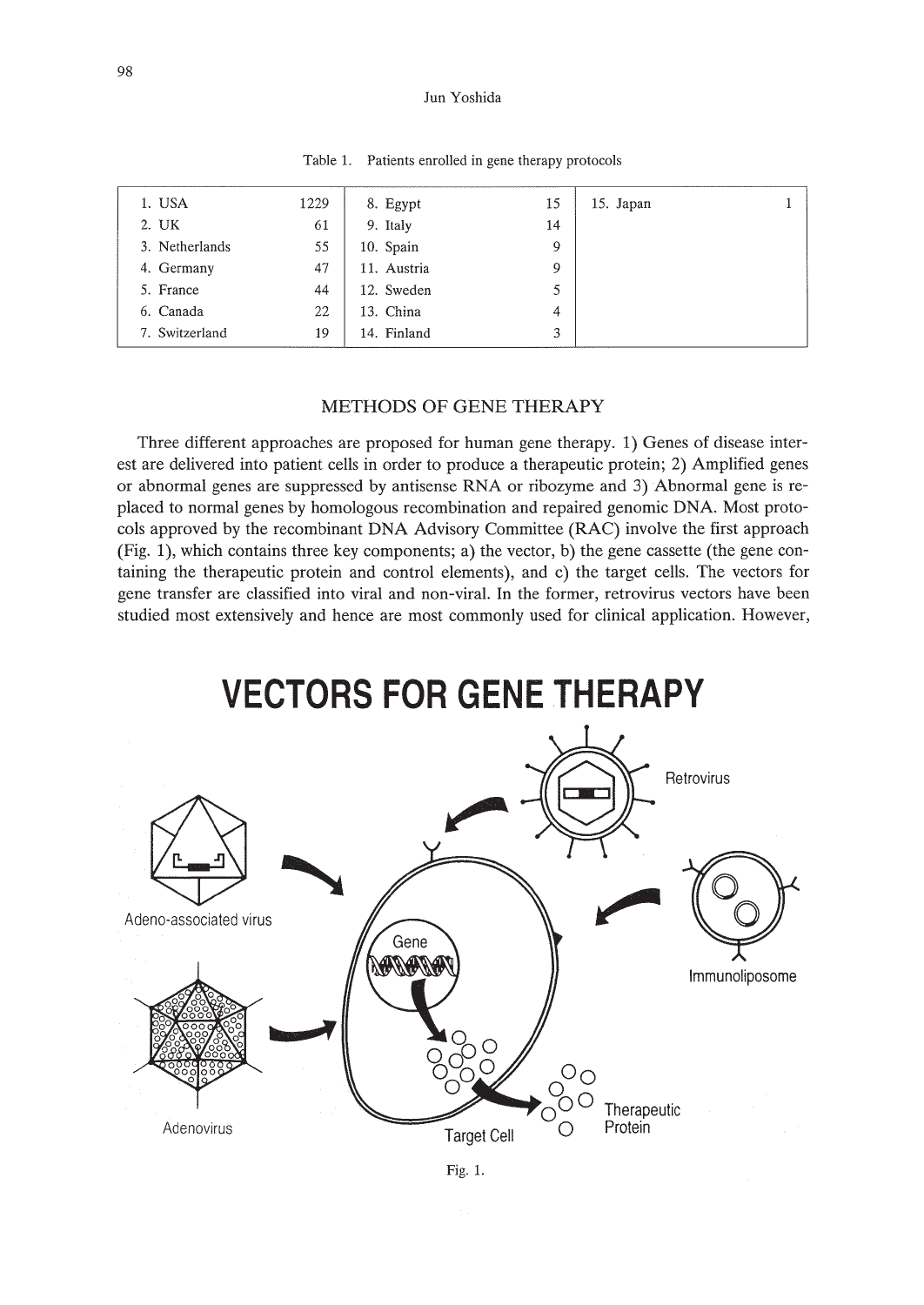the retrovirus vector has a limitation because it requires that target cells be dividing to achieve gene delivery and is rapidly inactivated in the blood. Thus most clinical applications of the retrovirus vector involve a complex ex vivo procedure whereby patient cells are removed and the gene is delivered in vitro.

Another type of viral vector is derived from the adenovirus and adeno-associated virus (AAV). The adenovirus vector is capable of efficiently delivering a gene to several dividing and non-dividing cells, gene therapy for cystic fibrosis now relies primarily on a vector based on a crippled adenovirus. However, adenovirus genes express proteins that trigger an immune response. This immune response is believed to limit the length of time that gene expression can be maintained in the target cell. AAV vectors are derived from AAV, a common non pathogenic human parvovirus. They may offer several potential advantages over other vectors. These advantages include efficient delivery of genes to both dividing and non-dividing target cells, potential site-specific integration of chromosome 19 and the absence of viral genes that may be responsible for causing an undesirable immune response.

A major limitation in the development of clinical applications for AAV vectors has been the lack of an efficient production method. On the other hand, non-viral vectors, especially DNA/ liposomes are known to be much safer because they are non-infectious and non-immunogenic. Liposomes, artificially generated lipid vesicles that can entrap genes within their aqueous compartment or in the lipid bilayer, have been regarded as a useful gene delivery system. In 1987, Feigner et al. developed a cationic liposome with  $N-[1-(2,3-di0eyl0xy)$  propyl $]-N,N,N$ trimethylammonium (DOTMA). The authors reported that DOTMA interacts spontaneously with DNA to form a DNA-lipid complex and facilitates fusion of the complex with the cell membrane, resulting in both uptake and expression of the DNA.<sup>2)</sup> Since this pioneer work, cationic liposome-mediated gene transfer has been widely used in the field of basic molecular biology and for gene therapy studies. Several groups have explored more efficient and less toxic cationic liposome compositions using different cationic lipids.<sup>3)</sup> We have also developed novel cationic liposomes with high transfection efficiency and low cytotoxicity which permit their use for in vivo gene transfer. Our liposomes are multilamellar vesicles (MLV) prepared by a simple procedure with N- $(\alpha$ -trimethyl ammonioacetyl)-didodecyl-D-glutamate chloride (TMAG), dilauroyl phosphatidylcholine (DLPC) and dioleoyl phosphatidylethanolamine (DOPE) in a molar ratio of 1:2:2.<sup>4)</sup> To transfer the gene selectively and efficiently into target cells, we coupled a monoclonal antibody (MCA) with the liposomes (immunoliposomes).<sup>5)</sup> For this purpose, we developed two monoclonal antibodies (G-22 and 3ClO) against cell surface molecules expressed on human glioma cells. G-22 MCA operates against the standard or hematopoietic form of CD44, which is known to be overexpressed in the cell adhesion molecules on most glioma cells.<sup>6)</sup> 3C10 MCA operates against the truncated epidermal growth factor receptor (EGFR), encoded by the type III in-frame deletion mutant.<sup>7)</sup> It has been identified in about 10-20% at glioblastoma patients. In our experiments, the proportion of glioma cells that expressed the transferred DNA sequences and the absolute levels of expression obtained were markedly higher when the DNA/immunoliposomes were used, compared to the levels, achieved with the DNA/liposomes.<sup>5)</sup>

## CHARACTERISTICS OF MALIGNANT GLIOMA

Astrocytic gliomas are the most frequent human brain tumors. They are classified into three malignancy grades (astrocytoma, anaplastic astrocytoma and glioblastoma) on the basis of histopathological parameters. Genetic alteration is commonly encountered in astrocytic glioma. Loss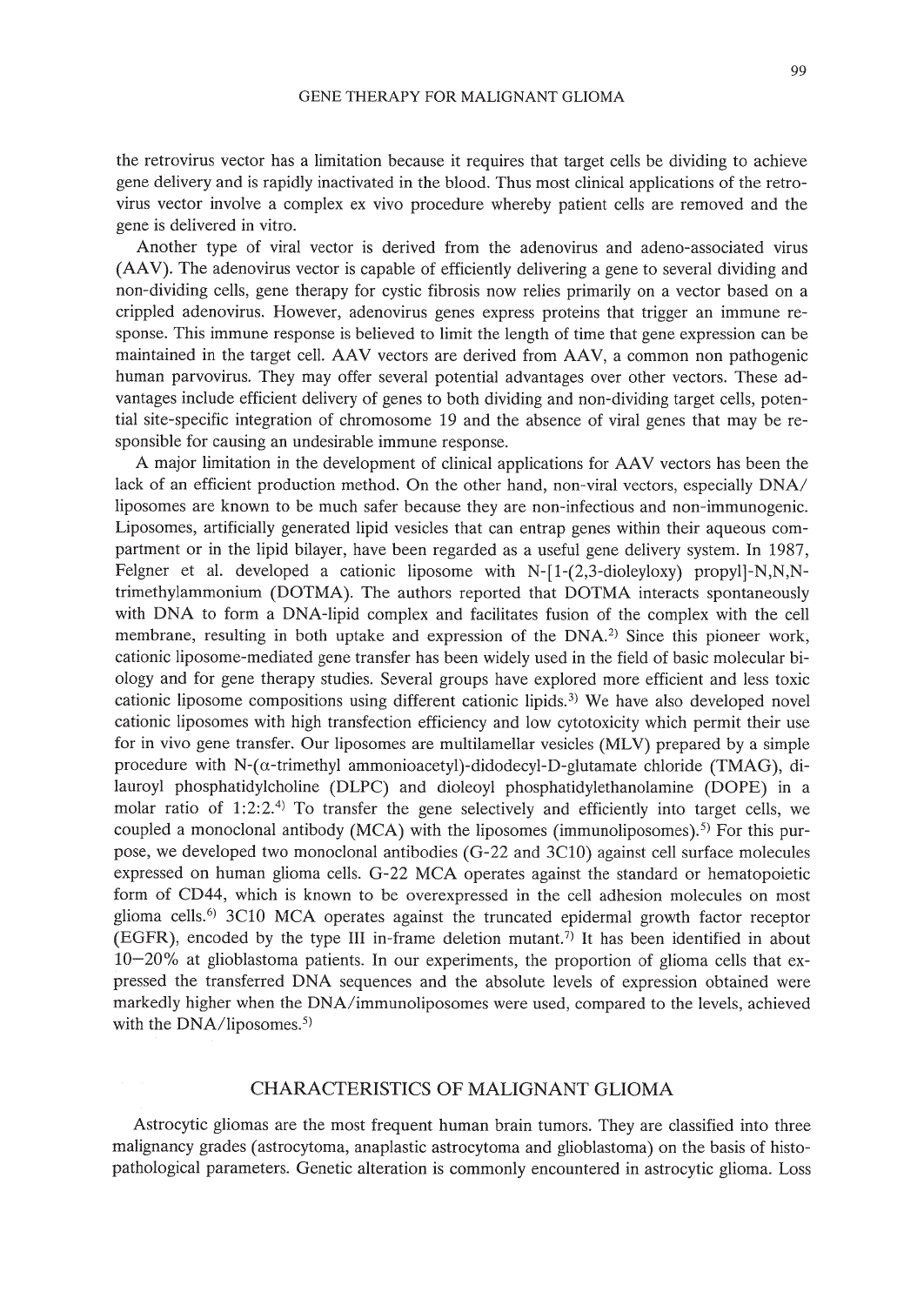#### lun Yoshida

of heterozygosity (LOH) on chromosome 17p occurs in approximately half of all grades of malignancy, and most of these are mutations in the conserved region of the  $p53$  genes.<sup>8,9)</sup> Lowgrade astrocytomas bear a significant risk of malignant progression.<sup>10</sup> LOH of chromosome 9p21 and chromosome 10 are known for potential involvement in this progression event. A multiple tumor suppressor-l (MTS-l) gene for a newly identified inhibitor of cell cycle-dependent kinase 4 (CDK-4), a protein that goes by the name p16, has been confirmed to be localized in the areas of  $9p21$ .<sup>11</sup> It was recently reported that deletion of the genes occurs frequently in anaplastic astrocytoma and glioblastoma.<sup>12)</sup> Amplification of EGFR gene is the most common genetic alteration in glioblastoma. 13) Malignant glioma (anaplastic astrocytoma and glioblastoma), in general, infiltrates aggressively into the surrounding normal brain tissue.

Several factors including matrix metallo proteinase  $(MMP)$ -II,-IX, CD44,<sup>14)</sup> Tenascin<sup>15)</sup> were reported to be strongly correlated with the invasion of tumor cells. For these reasons, total resection of gliomas by surgery is impossible, although recent advances in microsurgical technique are remarkable. Postoperative radiation is applied to all patients with malignant glioma. The tumors do show a response to the radiation in many cases, but high doses are necessary to achieve control of the tumor. The normal brain around the tumor can generally tolerate no more than 60 Gy, a dose which below the curative level for glioma.

Other approaches to malignant glioma treatment have included chemotherapy using nitrosourea derivatives either as an adjuvant to radiation<sup>16)</sup> or at the time of relapse, and immunotherapy with interferon,<sup>17)</sup> intra-tumoral LAK cell instillation,<sup>18)</sup> intra-arterial TNF- $\alpha$  infusion,<sup>19</sup>) and intra-tumoral injection of radiolabeled monoclonal antibodies. 20) These adjuvant therapies help to prolong survival at least for anaplastic astrocytoma. However, none of these methods are curative, and the median survival time for malignant glioma patients which is less than 2 years at present. Nevertheless, this malignant glioma has important features make it an excellent candidate for gene therapy. The brain is a closed cavity separated from the general circulation system by the blood-brain barrier, and it has been noted to be an immunologically privileged site with no lymphatic system. Normal glia and neuron are relatively quiescent compared to tumor cells. Furthermore, the glioma arising from a glia is a localized tumor in the central nervous system (CNS) with no extra-CNS metastasis.

## GENE THERAPY FOR BRAIN TUMOR

Two gene therapy approaches were studied for the treatment of malignant glioma; a) suicide gene therapy using the herpes simplex thymidine kinase (HSV-tk) gene and ganciclovir (GCV) and b) immune gene therapy using cytokine genes.

In the case of suicide gene therapy (Fig. 2), a team of molecular biologists and neurosurgeons at the National Institute of Health in the US (NIH) developed a remarkable new form of treatment: molecular neurosurgery based on gene therapy.<sup>21)</sup> Mouse cells were genetically modified by inserting a retroviral vector carrying a herpes gene coded for thymidine kinase. When the mouse cells were injected directly into a brain tumor, they start budding out copies of the retroviral vector, which infected nearby tumor cells. The infected tumor cells then produced HSV-tk, laying themselves open to attack by intravenous injection of the antiviral drug GCV. A team from Howard Hughes Medical Institute and the Baylor College of Medicine reported the efficacy of adenovirus (ADV)-mediated gene therapy to treat brain tumor.<sup>22)</sup> Tumors were generated in syngeneic rats by stereotaxic implantation of 9L gliosarcoma cells into the caudate nucleus. Eight days later, the tumors were injected and transduced in situ with a replicationdefective ADV carrying the HSV-tk gene, and the rats were treated with ganciclovir. No tumors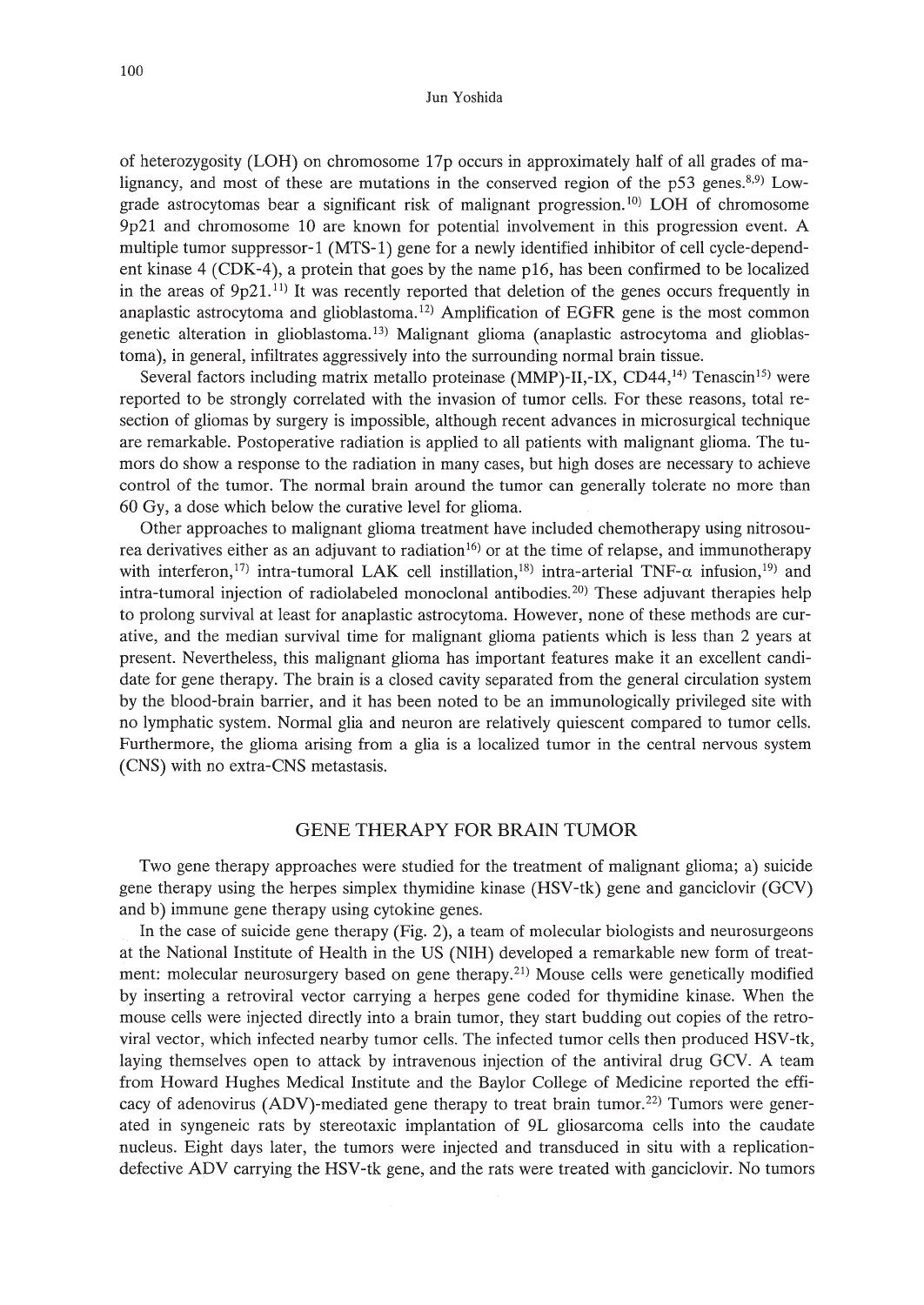

Fig. 2.

were detected in animals treated with ADV-tk and ganciclovir. We are developing a gene therapy using the AAV vector and have demonstrated the efficacy of AAV vector-based gene therapy for malignant glioma in an experimental animal model. We obtained AAV vectors containing the gene for either HSV-tk (AAV-tk) or  $\beta$ -galactosidase (AAV-LacZ) from Avigen Inc. in USA. **In** several experiments, we confirmed that gene expression was seen in more than 30% of glioma cells by intra-tumor injection of the AAV vector. Following a single injection of an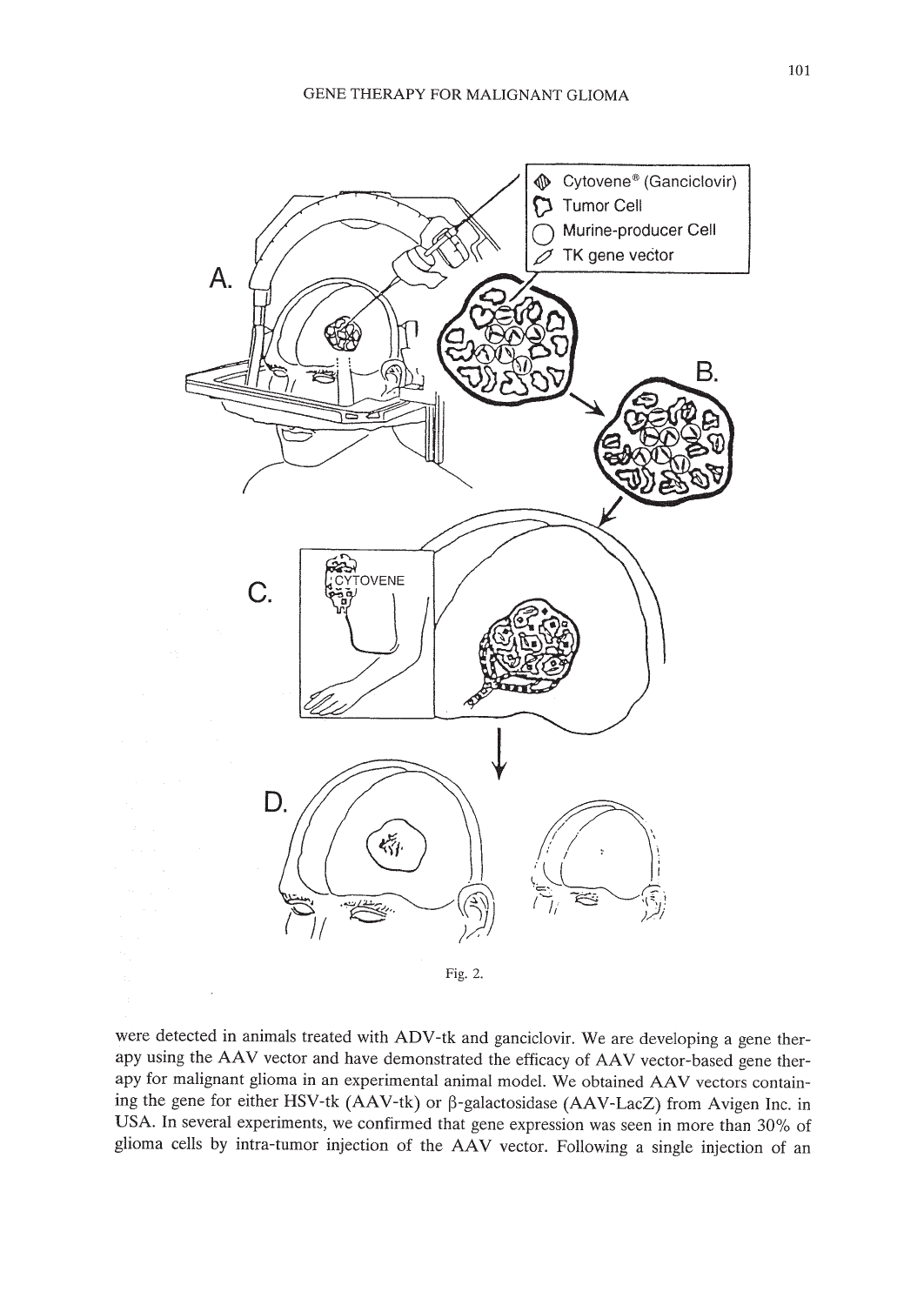#### lun Yoshida

AAV-tk vector into human glioma transplanted to the brains of nude mice, a significant reduction in tumor size was observed in all animals who also received GCV.<sup>23)</sup>

With respect to immune gene therapy, our experimental studies we transfected human glioma cells with a plasmid vector containing the HuIFN- $\beta$  gene (pSV2IFN- $\beta$ ) by means of our novel TMAG cationic liposome, and found that  $HulFN-\beta$  produced in the cells had a much stronger inhibitory effect on the growth of the tumor cells than exogenously added HuIFN- $\beta$ .<sup>24)</sup> Our results suggest that the mechanism causing the growth-inhibitory effect of transfection-induced  $HulFN-\beta$  is different from the exogenous one. The former process is thought to be cytocidal to the transfected glioma cells, which can be ascribed to HuIFN- $\beta$  production in the cells transfected with its gene by the process of apoptosis.<sup>25)</sup> The production of HuIFN- $\beta$  in the cells and its release from the transfected cells were increased by treating cells with a small dose of  $TNF-\alpha$ before transfection.

Correspondingly, the antitumor effect of the transfection-induced HuIFN- $\beta$  was significantly elevated by combination with  $TNF-\alpha$ .<sup>26)</sup> The intraperitoneal injection of a small amount of TNF- $\alpha$  (1000U) inhibited tumor growth only slightly. On the other hand, prior treatment with TNF- $\alpha$  followed by intratumoral injection of liposomes with entrapped pSV2IFN- $\beta$  (150 nmol lipids, 2mg DNA) had a remarkable effect. The subcutaneous tumors regressed completely in all nude mice tested; they were tumor free and surviving at the 250th day, the longest time for follow-up.<sup>26)</sup> TNF- $\alpha$  was originally discovered in mouse serum by Carswell and Old in 1975. It is a cytokine that possesses a wide variety of biological and immunomodulatory properties, although the problem of dose-limiting toxicity of TNF- $\alpha$  was reported in its clinical trials.<sup>27</sup> Rosenberg et al. began immune gene therapy for cancer patients using gene transfer instead of administration of TNF- $\alpha$  either by adding the TNF- $\alpha$  gene to the tumor-infiltrating lymphocytes (TILs) to make them more effective<sup>28</sup> or by adding a TNF- $\alpha$  gene to the tumor cells to induce a host immune system response.29)

In our experimental studies of brain tumors, we found that human TNF- $\alpha$  (HuTNF- $\alpha$ ) was produced in the glioma cells transfected with liposomes with entrapped  $pCDVTNF-\alpha$  and that the growth-inhibitory effect of transfection induced HuTNF- $\alpha$  was much stronger than that of exogenously added HuTNF- $\alpha$ ,<sup>30</sup>) In our study to analyze this mechanism, we found that it was due to transmembrane-formed TNF- $\alpha$ . TNF- $\alpha$  has a 76-residue-long precursor sequence containing both hydrophobic and hydrophilic regions, and its long precursor sequence serves to anchor the TNF- $\alpha$  precursor polypeptide in the plasma membrane. The transmembrane-formed TNF- $\alpha$  was identified in cytotoxic T lymphocytes (CTLs), macrophages, and activated monocytes, and it is thought to play an important role in the modulation of host immunity. Following transfection of the TNF- $\alpha$  gene into human glioma cells, the transfected cells secreted soluble TNF- $\alpha$  and also expressed transmembrane formed TNF- $\alpha$ . It has also been demonstrated that the transfected cells have the potential to inhibit growth or express cytotoxicity toward adjacent nontransfected glioma cells by means of transmembrane-formed  $TNF-\alpha$  through cell-to-cell contact. In vivo experiments using transplanted human glioma growing in the brains of nude mice clearly showed that HuIFN- $\beta$  was expressed in the solid tumor and that growth of the brain tumor was inhibited by intratumoral injection of liposomes with entrapped pSV2IFN- $\beta$ , while a high dose of exogenous HuIFN- $\beta$  or empty liposomes did not significantly inhibit the growth of human glioma. $31$ )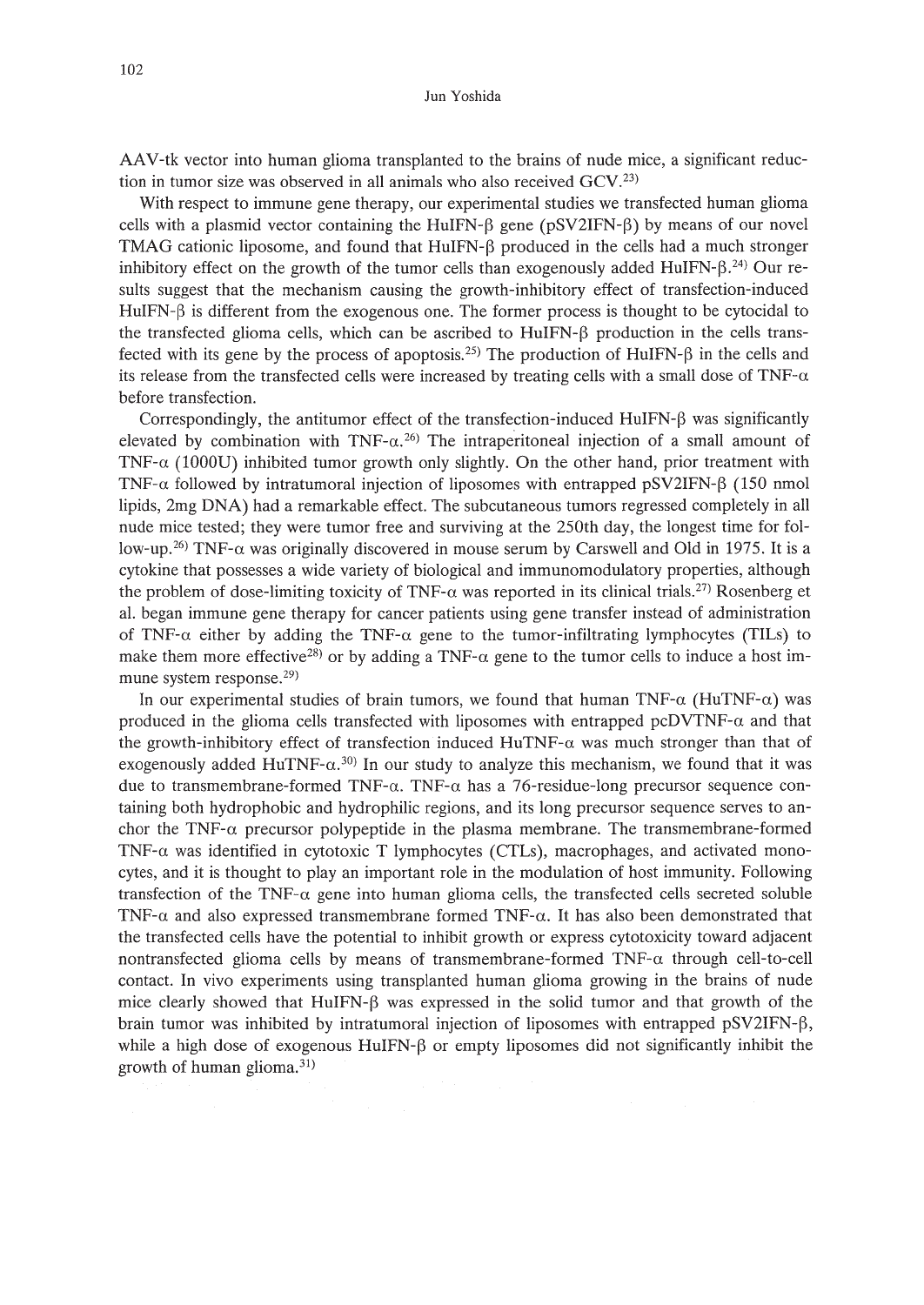#### GENE THERAPY FOR MALIGNANT GLIOMA

### CLINICAL APPLICATION OF GENE THERAPY

Protocols of suicide gene therapy with the HSV-tk gene, antisense therapy to insulin-like growth factor-1, and immune gene therapy with interleukin- $2^{32}$  were approved by an RAC meeting in the US. In 1992, Oldfield et al. started suicide gene therapy in 15 patients with glioblastoma or metastatic brain tumor. Vector producer cells (VPC) that had been genetically engineered into NIH3T3 to continually produce HSV-tk recombinant retroviral vectors, were injected into the brain tumors using an MRI guided stereotaxic approach. On the fifth postoperative day, intravenous injection of GCV started at 5mg/kg/dose twice daily for 14 days. During these suicide gene therapy protocol, some tumors responded to the treatment and the size of the tumors definitely decreased. But prolongation of survival time did not occur, except in one patient whose small tumor went into complete remission. More than 60 patients have been enrolled in a similar protocol in the US and in some European countries, and some of them were treated by direct injection of VPC into the brain tumor or by administration of VPC through an Ommaya reservoir into the residual tumor.

# ASSESSMENT OF CURRENT STATUS AND RECOMMENDATION TO FURURE DIRECTION

Since the first human gene therapy started successfully, more than 100 protocols were approved by the RAC, and their clinical applications have been carried out in more than 1000 patients world wide. Gene therapy has been conducted mostly University Hospitals and at other US and European academic centers, supported by the NIH  $\&$  private companies. The NIH is spending an estimated USS 200 million a year to develop and test tools and techniques for gene therapy. Academic centers have created gene therapy programs and private companies are sponsoring them in clinical trials by spending hundreds of millions of dollars. They are all expecting that gene therapy will be a formidable tool in treating inherited and acquired disorders. However, an ad hoc NIH committee assessing the current state of gene therapy in 1995 found that its clinical efficacy has not been definitively demonstrated in any gene therapy protocol, because significant problems remain with all basic aspects of gene therapy.33) In order to confront the major outstanding obstacles to successful gene therapy, the committee recommended a greater focus on basic aspects of gene transfer and gene expression, and an emphasis on research dealing with the pathogenesis of target diseases. In the former, methods for increasing gene transfection efficiency, directing gene transfer to specific cells, and achieving tissue-specific and regulated expression of the transfected genes must be developed.

#### REFERENCES

- 1) Marshall, E.: Gene therapy's growing pains. *Science,* 26,1050-1055 (1995).
- 2) Feigner, P.L., Gadek, T.R., Holm, M., Roman, R., Chan, H.W., Wenz, M., Northrop, J.P., Ringold, G.M. and Danielsen, M.: Lipofection: a highly efficient, lipid-mediated DNA-transfection procedure. *Proc. Nal/. Acad. Sci. USA.,* 84, 7413-7414 (1987).
- 3) Hofland, H. and Huang, L.: Inhibition of human ovarian carcinoma cell proliferation by liposomes-plasmid DNA complex. *Biochem. Biophys. Res. Comm.,* 207,492-496 (1995).
- 4) Yagi, K., Nada, H., Kurono, M. and Ohishi, N.: Efficient gene transfer with less tcytotoxicity by means of cationic multilamellar liposomes. *Biochem. Biophys. Res. Comm.,* 196, 1042-1048 (1993).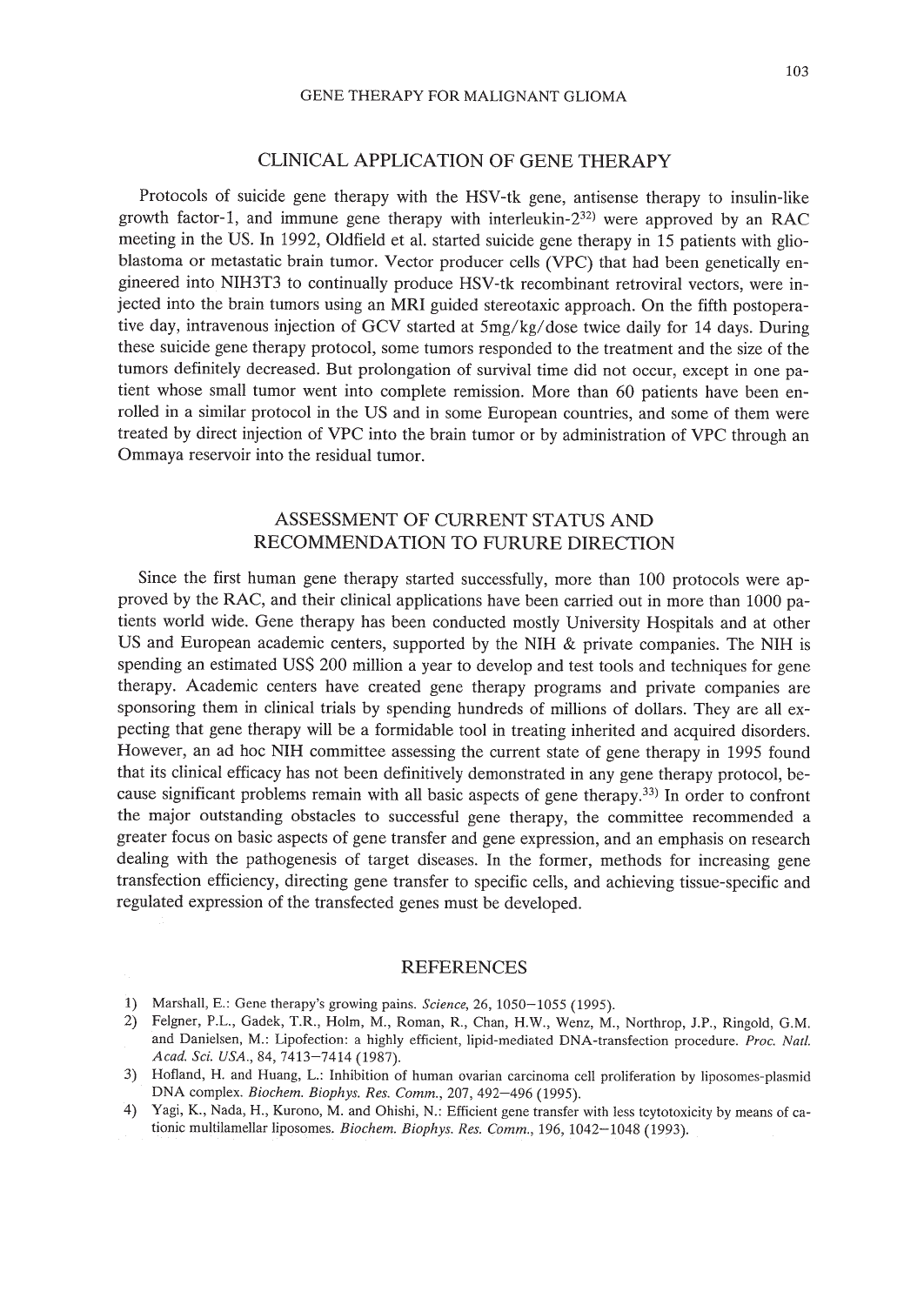#### Jun Yoshida

- 5) Yoshida, J. and Mizuno, M.: Simple preparation and characterization of cationic liposomes associated with a monoclonal antibody against glioma-associated antigen (immunoliposomes). J. *Liposome Res.,* 5, 981-995 (1995).
- 6) Okada, H., Yoshida, J., Seo, H., Wakabayashi, T., Sugita, K. and Hagiwara, M.: Anti-(glioma surface antigen) monoclonal antibody G-22 recognizes overexpressed CD44 in glioma cells. *Cancer Immunol. lmmunother.,* 39, 313-317 (1994).
- 7) Okamoto, *S.,* Yoshikawa, K., Obata, Y., Shibuya, M., Aoki, *S.,* Yoshida, J. and Takahashi, T.: Monoclonal antibody against the fusion junction of deletion-mutant epidermal growth factor receptor. *Br.* J. *Cancer, 73,* 1366-1372 (1996).
- 8) von Deimling, A., Eibl, R.H., Ohgaki, H., Louis, D.N., von Ammon, K., Petersen, 1., Kleihues, P., Chung, R.Y., Wiestler, O.D. and Seizinger, B.R.: p53 mutations are associated with 17p allelic loss in grade II and grade III astrocytoma. *Cancer Res.,* 52, 2987-2990 (1992).
- 9) Rasheed, B.K.A, McLendon, R.E., Herndon, J.E., Friedman, H.S., Friedman, A.H., Bigner, D.O. and Bigner, S.H.: Alterations of the TP53 gene in human gliomas. *Cancer Res.,* 54,1324-1330 (1994).
- 10) von Deimling, A, von Ammon, K., Schoenfeld, D., Wiestler, 0.0., Seizinger, B.R.: Subset of glioblastoma multiforme defined by molecular genetic analysis. *Brain Pathol.,* 3, 19-26 (1993).
- 11) Kamb, A, Gruis, N.A, Weaver-Feldhaus, J., Liu, Q., Harshman, K., Tavtigian, S.V., Stockert, E., Day, R.S. Ill, Johnson, B.E. and Skolnick, M.H.: A cell cycle regulator potentially involved in genesis of many tumor types. *Science,* 264,436-440 (1994).
- 12) Nobori, T., Miura, K., Wu, OJ., Lois, A., Takabayashi, K. and Carson, D.A: Deletion of the cyclin-dependent kinase-4 inhibitor gene in multiple human cancers. *Nature,* 368, 753-756 (1994).
- 13) Wong, AJ., Bigner, S.H., Bigner, D.O., Kinzler, K.W., Hamilton, S.R. and Vogelstein, B.: Increased expression of the epidermal growth factor receptor gene in malignant glioma is invariably associated with gene amplification. *Proc. Natl. Acad. Sci. USA.,* 84, 6899-6903 (1987).
- 14) Okada, H., Yoshida, J., Sokabe, M., Wakabayashi, T. and Hagiwara, M.: Suppression of CD44 expression decreases migration and invasion of human glioma cells. *Int.* J. *Cancer,* 66, 255-260 (1996).
- 15) Yoshida, J., Wakabayashi, T., Okamoto, *S.,* Kimura, *S.,* Washizu, K., Kiyosawa, K. and Mokuno, K.: Tenascin in cerebrospinal fluid is a useful biomarker for the diagnosis of brain tumor. J. *Neurol. Neurosurg. Pyschi.,* 57, 1212-1215 (1994).
- 16) Waker, M.D., Green, S.B., Byar, D.P., Alexander, E.Jr., Batzdorf, U., Brooks, W.H., Hunt, W.E., Mac-Carty, C.S., Mahaley, M.S., Mealey, JJr., Owens, G., Ransohoff, J. II, Rosertson: J.T., Shapiro, W.R., Smith, K.RJr., Wilson, c.B. and Strike, T.A.: Randomized comparisons of radiotherapy and nitrosoureas for the treatment of malignant glioma after surgery. *New Eng.* J. *Med.,* 303, 1323-1329 (1980).
- 17) Yoshida, J., Kajita, T., Wakabayashi, T. and Sugita, K.: Long-term follow-up results of 175 patients with malignant glioma: Imp0rlance of radical tumor resection with interferon, ACNU and radiation. *Acta Neurochir.,* 127,55-59 (1994).
- 18) Merchant, R.E,. Merchant, L.H., Cook, S.H.S., McVicar, D.W. and Young, H.F.: Intralesional infusion of lymphokine-activated killer (LAK) cells and recombinant interteukin-2 (rlL-2) for the treatment of patients with malignant brain tumor. *Neurosurg.,* 23, 725-732 (1988).
- 19) Yoshida, J., Wakabayashi, T., Mizuno, M., Sugita, K., Yoshida, T., Hori, *S.,* Mori, T., Sato, T., Karashima, A., Kurisu, K., Kiya, K. and Uozumi, T.: Clinical effect of intra-arterial tumor necrosis factor-a for malignant glioma. J. *Neurosurg.,* 77, 78-83 (1992).
- 20) Yoshida, J., Wakabayashi, T., Mizuno, M., Sugita, K., Seo, H., Oshima, M., Tadokoro, M. and Sakuma, S.: Tumor specific binding of radiolabeled G-22 monoclonal antibody in glioma patients. *Neurol. Med. Chir., 32,* 125-129 (1992).
- 21) Mulligan, R.C.: The basic science of gene therapy. *Science,* 26, 926-932 (1993).
- 22) Chen, H-S., Shine, H.D., Goodman, J.C., Grossman, R.G. and Woo, S.L.: Gene therapy for brain tumor; regression of experimental gliomas by adenovirus-mediated gene transfer in vivo. *Proc. Natl. Sci. USA., 91,* 3054-3057 (1994).
- 23) Okada, H., Miyamura, K., Itoh, T., Hagiwara, M., Wakabayashi, T., Mizuno, M., Colosi, P., Kurtzman, G. and Yoshida, J.: Gene therapy against an experimental glioma using adeno-associated virus vectors. *Gene therapy,* in press.
- 24) Mizuno, M., Yoshida, 1., Sugita, K., Inoue, 1., Seo, H., Hayashi, Y., Koshizaka, T. and Yagi, K.: Growth inhibition of glioma cells transfected with the human  $\beta$ -interferon gene by liposomes coupled with a monoclonal antibody. *Cancer Res.,* 50, 7826-7829 (1990).
- 25) Yoshida, J., Mizuno, M. and Yagi, K.: Cytotoxicity of human  $\beta$ -interferon produced in human glioma cells transfected with its gene by means of liposomes. *Biochem. Int.,* 28, 1055-1061 (1992).